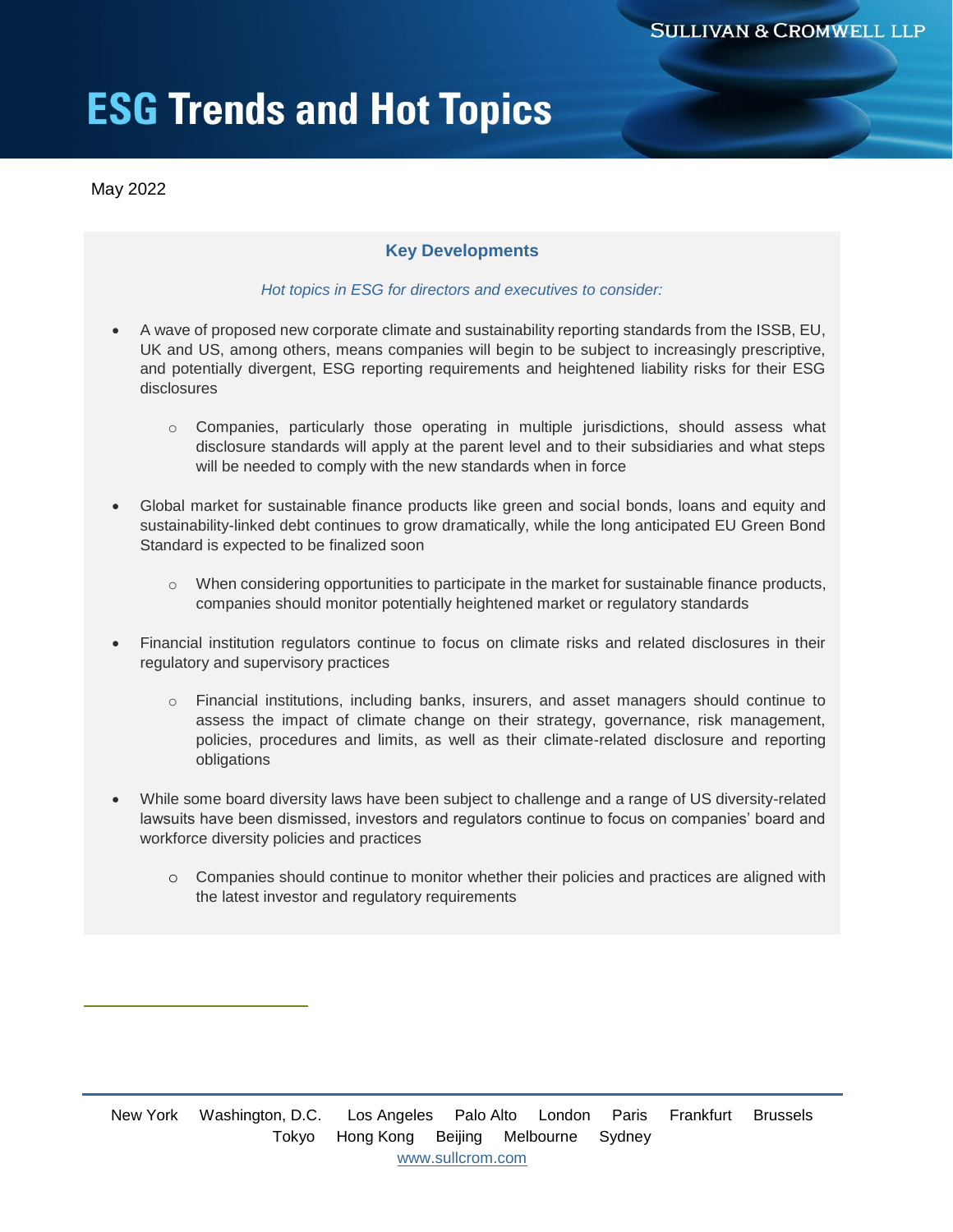## In this Issue

- $\rightarrow$  [Disclosure and Governance Updates](#page-2-0)
- $\rightarrow$  [Litigation Developments](#page-5-0)
- $\rightarrow$  [Sustainable Finance Developments](#page-6-0)
- $\rightarrow$  [Shareholder Engagement Developments](#page-7-0)
- $\rightarrow$  [Financial Institution Developments](#page-8-0)
- $\rightarrow$  [Competition Law Developments](#page-10-0)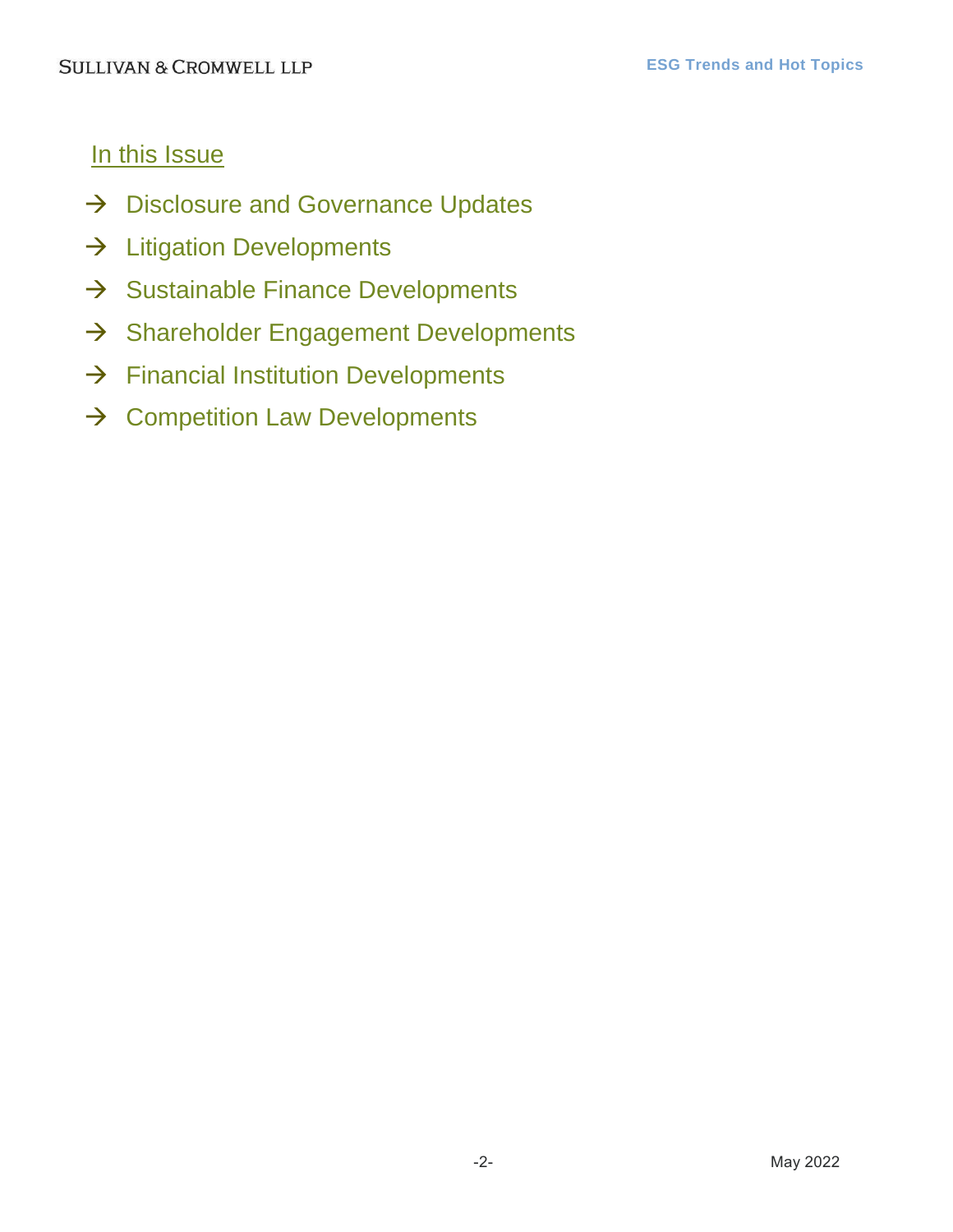## <span id="page-2-0"></span>**Disclosure and Governance Updates**

## *Global*

**ISSB Proposes Sustainability Reporting Standards.** On March 31, 2022, the IFRS Foundation's International Sustainability Standards Board (ISSB) published two draft standards aimed at providing a global sustainability reporting baseline for organizations. The ISSB is a standard-setting board for ESG reporting established in 2021. The ISSB's first [proposed standard](https://www.ifrs.org/content/dam/ifrs/project/general-sustainability-related-disclosures/exposure-draft-ifrs-s1-general-requirements-for-disclosure-of-sustainability-related-financial-information.pdf) would require reporting entities to disclose material information about all significant sustainability-related risks and opportunities to which they are exposed, where "materiality" would be determined in the context of information necessary for users of general purpose financial reporting to assess enterprise value. The [second proposed standard](https://www.ifrs.org/content/dam/ifrs/project/climate-related-disclosures/issb-exposure-draft-2022-2-climate-related-disclosures.pdf) is specific to climate and would require disclosures on climaterelated governance and management, identification of significant climate-related risks and opportunities (within a time horizon over which each could be expected to affect an entity's business model) and qualitative disclosure on current and anticipated effects of significant climate-related risks and opportunities on an entity's value chain. The ISSB's draft climate standard builds off of the existing Task Force on Climate-Related Financial Disclosure (TCFD) framework. The ISSB aims to finalize the new standards by the end of 2022. However, it is unclear the extent to which the standards will be incorporated into or aligned with regulatory requirements, given the US SEC's own proposed climate rules and the EU's proposed CSRD requirements (each discussed below) do not currently reference the ISSB standards.

**Beta Release of Taskforce on Nature-related Financial Disclosures (TNFD) Framework.** On March 15, 2022, the Taskforce on Nature-related Financial Disclosures (TNFD) released the first "beta" version of its [Nature-Related Risk and Opportunity](https://tnfd.global/publication/nature-related-risk-beta-framework-v01/)  [Management and Disclosure Framework.](https://tnfd.global/publication/nature-related-risk-beta-framework-v01/) The TNFD launched in 2021 with the endorsement of the G7 and the G20, and its Taskforce Members consist of 34 senior executives from global companies such as AB InBev, AXA, BlackRock and UBS. The TNFD draws inspiration from, and aims to co-exist alongside, the highly influential TCFD. The three core components of the proposed TNFD framework are: (1) a series of recommended fundamental concepts and definitions for understanding nature-related risks and opportunities; (2) draft disclosure recommendations similar to the TCFD framework; and (3) guidance for the incorporation of nature-related risk and opportunity assessment into corporate and financial institution decision-making. A final version of the TNFD framework is scheduled to be released in September 2023. Also in March 2022, the Network of Central Banks and Supervisors for Greening the Financial System (NGFS), members of which include the US Federal Reserve, the Bank of England and the European Central Bank, issued a [statement](https://www.ngfs.net/sites/default/files/medias/documents/statement_on_nature_related_financial_risks_-_final.pdf) highlighting the importance of improving disclosure of, and the need for further study and scrutiny of, nature-related financial risks.

### *United States*

**SEC Proposes Expansive New Climate-Related Disclosures.** In March 2022, the SEC proposed new climate-related disclosure requirements that would require SEC reporting companies to dramatically expand the breadth, specificity and rigor of climaterelated disclosures in their SEC periodic reports and registration statements. Among other new requirements, the proposed rules would require that companies calculate and disclose their greenhouse gas emissions (scopes 1 and 2 and, if certain conditions are met, scope 3); applicable climate-related risks; any climate transition plan, internal carbon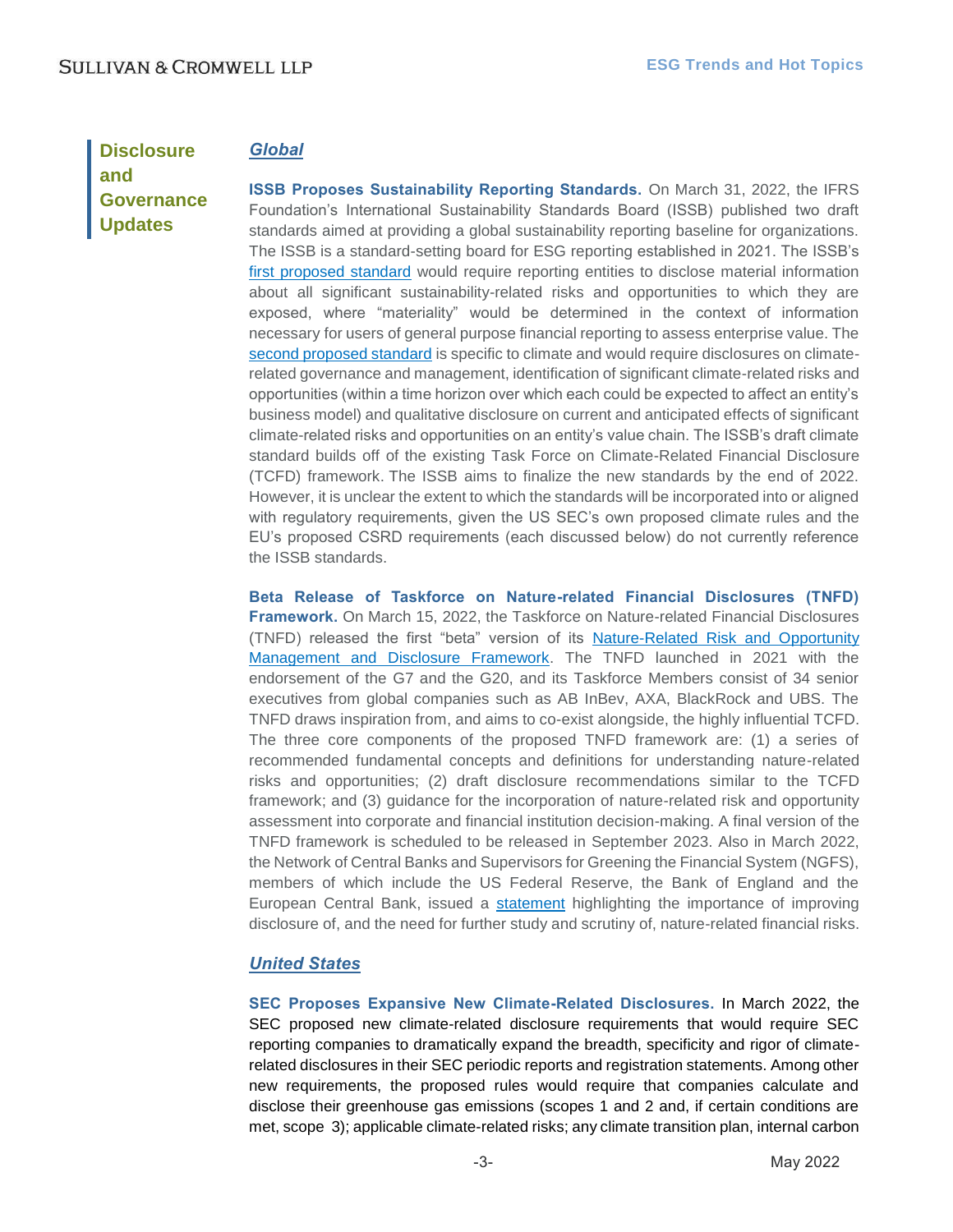price, climate-related targets or goals adopted by the company, and progress against such plan, targets and goals; how a company's board and management oversee climate-related risks; and audited, disaggregated climate-related impacts on existing financial statement line items if the aggregated impact is 1% or more of the total line item. S&C's memo on the proposed rules is available [here.](https://www.sullcrom.com/files/upload/sc-publication-sec-proposes-expansive-climate-related-disclosure-rules.pdf) Our memo analyzing the impact of the proposed rules on foreign private issuers is available [here,](https://www.sullcrom.com/files/upload/sc-publication-sec-proposes-climate-rules-to-impose-new-obligations-on-foreign-private-issuers.pdf) and our memo analyzing certain key implications for financial institutions is available [here.](https://www.sullcrom.com/files/upload/sc-publication-proposed-sec-climate-disclosure-rules-implications-for-financial-institutions.pdf)

**SEC Reopens Comment Period on Pay Versus Performance Rule.** On January 27, 2022, the SEC [announced](https://www.sec.gov/news/press-release/2022-11) that it was reopening a comment period on its proposed ["pay](https://www.sec.gov/rules/proposed/2022/34-94074.pdf)  [versus performance"](https://www.sec.gov/rules/proposed/2022/34-94074.pdf) rule. The SEC's 2015 proposed pay versus performance rule would have required disclosure of: the CEO's total compensation and the CEO's "actual" pay; the average of named executive officers' total compensation and the average of the named executive officers' "actual" pay; and the registrant's and its peers' annual total shareholder return. In reopening the comment period, the SEC is proposing to expand the required disclosures to include, among other things, a company-selected performance metric, that, in the registrant's assessment, represents the most important performance measure used to link compensation actually paid to company performance. Our client memo on the reopening is available [here.](https://www.sullcrom.com/files/upload/sc-publication-SEC-reopens-comment-period-pay-vs-performance.pdf)

**Supply Chain Due Diligence – Enactment of the Uyghur Forced Labor Prevention Act.** On December 23, 2021, President Biden signed into law [H.R. 6256,](https://www.congress.gov/bill/117th-congress/house-bill/6256) known as the Uyghur Forced Labor Prevention Act (UFLP). The UFLP requires companies to avoid importing goods into the US made with the forced labor of Uyghurs and other minority groups in China's Xinjiang Uyghur Autonomous Region (XUAR). The UFLP creates a rebuttable presumption to be applied by US Customs and Border Protection starting from June 21, 2022 that any goods produced wholly or partly in XUAR result from forced labor and are therefore prohibited from entering the US. Additionally, any goods produced by entities identified by an interagency Forced Labor Enforcement Task Force (FLETF) are also subject to this presumption, irrespective of whether they are produced in XUAR or elsewhere. A US importer may rebut this presumption by, among other things, establishing "clear and convincing evidence" that an imported good was not made with any forced labor.

**California Board Diversity Laws Invalidated.** On April 1, 2022, a California Superior Court ruled AB 979, one of California's two board diversity statutes, violated the California Constitution. AB 979 would require publicly held California corporations and publicly held foreign corporations whose principal executive offices are located in California to have a minimum number of directors from "underrepresented communities," which includes racial minorities and members of the LGBTQ community, on their boards. See our full memo on this decision [here.](https://www.sullcrom.com/files/upload/sc-publication-california-state-court-declares-ab-979-unconstitutional.pdf) Subsequently, on May 13, 2022 a California Superior Court also invalidated the other diversity statute, SB 826. SB 826 would require publicly held California corporations and publicly held foreign corporations whose principal executive offices are located in California to have a minimum number of female directors on their boards. See our full memo on this decision [here.](https://www.sullcrom.com/files/upload/sc-publication-california-state-court-declares-sb-826-unconstitutional.pdf) Both decisions may be appealed.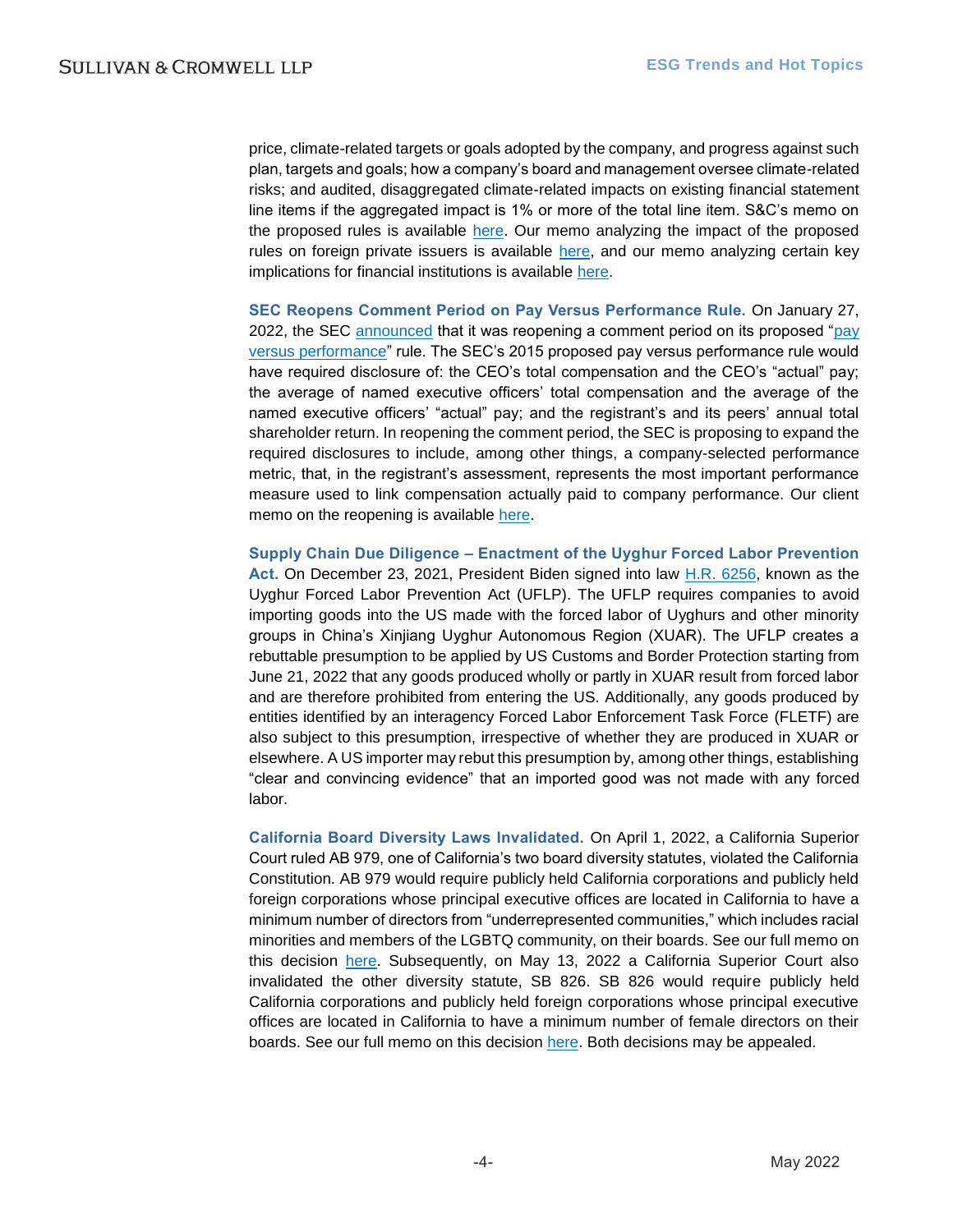## *UK*

**UK Expands TCFD-Aligned Disclosure Requirements.** The UK has taken several steps towards requiring TCFD-aligned reporting for all large UK and UK-listed companies:

- On December 23, 2021, the UK Financial Conduct Authority (FCA) adopted [new rules](https://www.fca.org.uk/publication/policy/ps21-23.pdf) that require issuers with a UK standard listing of shares or GDRs representing equity shares on the main market of the London Stock Exchange to either provide TCFDaligned disclosure or explain why such disclosure has not been provided. The new rules took effect with respect to accounting periods beginning on or after January 1, 2022. Equivalent rules have applied to issuers with a UK premium listing from January 1, 2021.
- On December 24, 2021, the FCA adopted [new rules](https://www.fca.org.uk/publication/policy/ps21-24.pdf) requiring large asset managers (with assets under management over £50 billion) and life insurers and FCA-regulated pension providers (each with assets over £25 billion) to publish annual entity-level and product-level reports with TCFD-aligned disclosures. The first reports are due June 30, 2023. Other asset managers, life insurers and regulated pension providers (subject to a £5 billion exemption threshold) will need to report from June 30, 2024.
- Lastly, for accounting periods starting from April 6, 2022, all qualifying UK-registered [companies](https://www.legislation.gov.uk/ukdsi/2021/9780348228519/contents) and [LLPs](https://www.legislation.gov.uk/uksi/2022/46/contents/made) will need to report TCFD-aligned disclosures in their nonfinancial information statement. The new regulations cover, among others, UK companies with more than 500 employees and £500 million annual net turnover (in each case on a consolidated basis).

**Mandatory Diversity Target Disclosure for UK Listed Issuers.** On April 20, 2022, the FCA published final revisions to the UK Listing Rules and Disclosure Guidance and Transparency Rules to improve transparency on the diversity of boards of directors and executive management of UK-listed issuers. The revised rules will introduce an annual "comply or explain" reporting regime with respect to board-level diversity targets prescribed by the FCA, which are: (1) at least 40% of the board are women, (2) at least one of the senior board positions (Chair, CEO, Senior Independent Director or CFO) is a woman and (3) at least one board member is from a minority ethnic background. The rules will also require the annual disclosure of diversity information on the board and executive management in a prescribed format. S&C's memo on the new rules can be found [here.](https://www.sullcrom.com/files/upload/sc-publication-mandatory-diversity-targets-for-uk-listed-issuers.pdf)

### *European Union*

**European Commission Proposes Corporate Sustainability Due Diligence Directive.** On February 23, 2022, the European Commission published a draft Directive on Corporate Sustainability Due Diligence (CSDD) which, if implemented, would require in-scope companies to both identify and prevent, end and/or mitigate adverse impacts of their global operations and activities on human rights and the environment. The scope of the proposed CSDD Directive is broad and, as envisaged, would extend to in-scope companies' subsidiaries and global value chains, and extraterritorially, applying to non-EU companies generating significant revenue in the EU. Certain in-scope companies will also be required to adopt a corporate climate plan to ensure that their business model and strategy are compatible with the Paris Agreement goals of limiting global warming to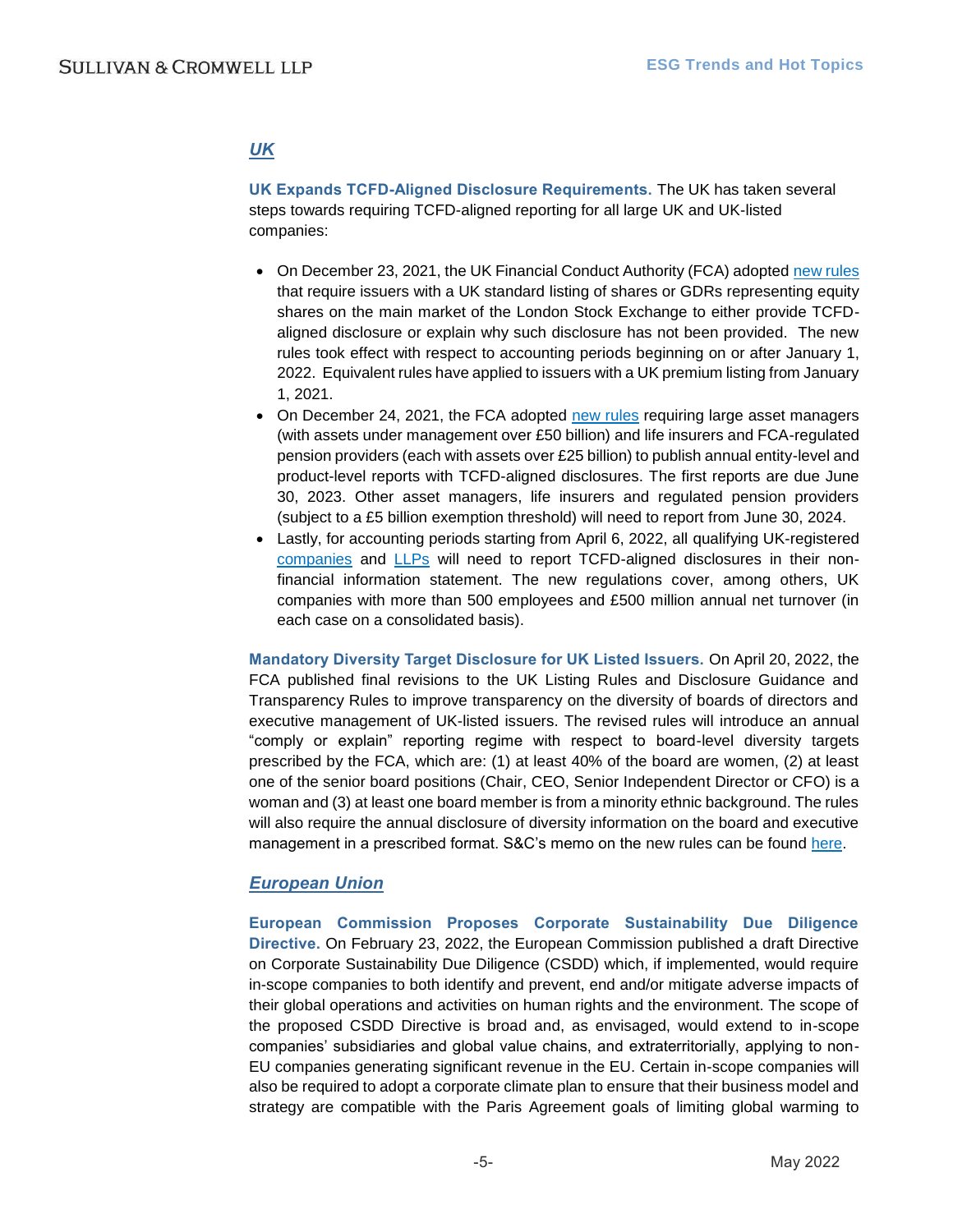1.5°C. S&C's memo on the proposed CSDD Directive can be found [here.](https://www.sullcrom.com/files/upload/sc-publication-eu-proposes-mandatory-corporate-sustainability-due-diligence-and-climate-change-plans.pdf)

**Publication of EFRAG Draft EU Sustainability Reporting Standards.** On April 29, 2022, the European Financial Reporting Advisory Group (EFRAG) published its [exposure](https://www.efrag.org/lab3#subtitle5)  [drafts](https://www.efrag.org/lab3#subtitle5) for the European Sustainability Reporting Standards (ESRS). The ESRS constitute the first set of standards that will be required under the proposed EU Corporate Sustainability Reporting Directive (CSRD). Following its implementation, the CSRD will require large EU and EU-listed companies to comprehensively disclose how sustainability considerations are integrated into their businesses and how material ESG impacts, risks and opportunities are identified and managed. The European Parliament and Council are currently negotiating the final legislative text for adoption of the CSRD, which is expected by the end of 2022. The draft ESRS would require companies to report sustainability matters on the basis of the "double materiality" standard, disclosing *both* the material risks posed by their operations to society *and* the material environmental and other ESG risks facing their own business and operations. Certain requirements would be subject to a rebuttable presumption that they are material to all companies.

**EU Taxonomy Update.** Following significant political debate within the EU, in February 2022 the European Commissio[n proposed](https://ec.europa.eu/finance/docs/level-2-measures/taxonomy-regulation-delegated-act-2022-631_en.pdf) to include certain fossil gas and nuclear power activities within the scope of the EU Taxonomy. New nuclear power plant projects for energy generation and modifications and updates of existing nuclear installations would be covered as "nuclear-related activities" and certain electricity generation and heating and cooling from fossil gas would be covered as "gas-related activities," which could each be counted as Taxonomy-aligned activities for the purpose of the reporting requirements under the Taxonomy Regulation. The EU Parliament is expected to vote on this proposal by July 2022. A second delegated act establishing technical criteria for the remaining Taxonomy environmental objectives (regarding water and marine resources, circular economy, pollution prevention and biodiversity) is expected to be published before the end of 2022.

**EU Proposes New Anti-Greenwashing Consumer Protections.** On March 30, 2022, the European Commission proposed a series of [changes](https://ec.europa.eu/info/publications/proposal-empowering-consumer-green-transition-and-annex_en) to existing EU consumer rules, aiming to help consumers make informed and environmentally sustainable productpurchasing decisions. The Commission has proposed amendments to the Consumer Rights Directive to require traders to provide consumers with information on the durability and reparability of products. Additionally, the Commission has proposed changes to the Unfair Commercial Practices Directive, including expanding the list of product characteristics about which a trader cannot mislead consumers to cover environmental or social impacts (and durability/reparability). Furthermore, the proposals widen the list of prohibited unfair commercial practices to include certain forms of "greenwashing" (*e.g*., making generic, vague environmental claims; and displaying a voluntary sustainability label which is not based on third-party verification).

<span id="page-5-0"></span>**Litigation Developments**

**US Supreme Court Hears Greenhouse Gas Regulation Lawsuit.**On February 28, 2022, the Supreme Court heard oral arguments in *West Virginia* v*. US Environmental Protection Agency*, which raises the issue of whether the EPA has the power to regulate greenhouse gas emissions. The plaintiffs (twenty Republican-led states) argued that the EPA has exceeded its statutory authority under the Clean Air Act by implementing measures such as emissions caps. Many large power companies sided with the EPA in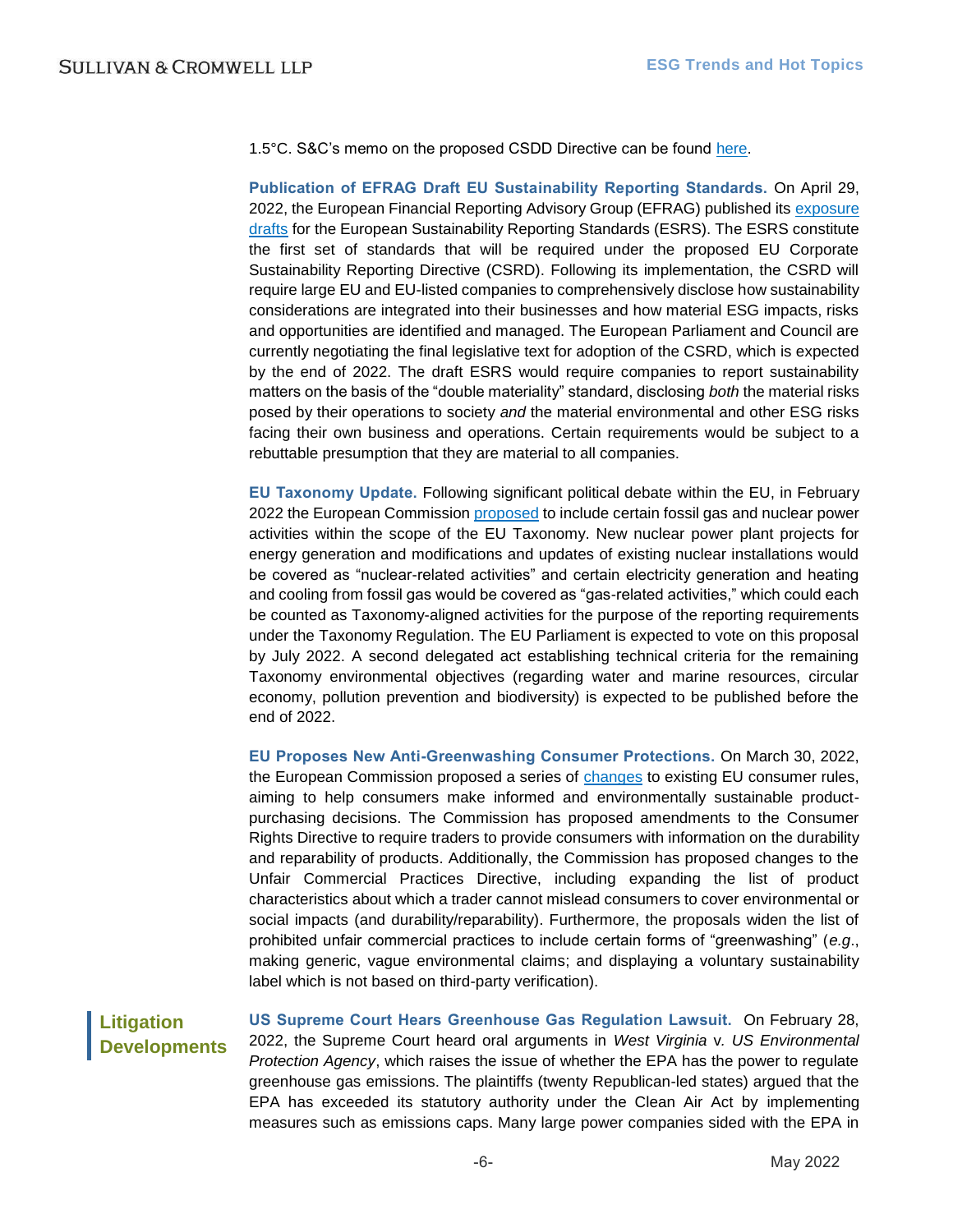amicus briefs. Although the oral argument focused largely on the EPA's remit, the Court may avoid reaching the substantive question on standing grounds.

**US Courts Dismiss Board Diversity Lawsuits.**A group of high-profile suits in US federal courts brought by private plaintiffs claiming that directors of public companies had breached fiduciary duties and/or made misstatements in securities filings as a result of inadequate diversity policies or discriminatory practices have ended in dismissals. In one of the latest examples, *Kiger v. Qualcomm*, a derivative action brought against Qualcomm's directors decided in November 2021, a Delaware federal district court found that, among other things, defendants' statements about having "goals" of assembling a diverse board were not actionable under US securities laws and the plaintiff failed to identify any specific violations of anti-discrimination laws to support a breach of fiduciary duty claim. The dismissals indicate there is a high hurdle for derivative lawsuits challenging US board diversity going forward.

**Vale S.A. SEC Enforcement Action.**In April 2022, the SEC filed a complaint in a New York federal court against Vale S.A., alleging it made false and misleading claims about the safety of its dams prior to the January 2019 collapse of its Brumadinho dam. The SEC's complaint alleges that Vale knew about safety shortcomings in its Brumadinho dam, but continued to assure investors in presentations and sustainability reports that all of its dams were in stable condition. The complaint alleges breaches under Sections 10(b), 17(a) and 13(a) and Rules 10b-5, 12b-20 and 13a of the Securities Exchange Act of 1934. When announcing the charges against Vale, the Director of the SEC's Division of Enforcement noted that investors rely on ESG disclosures in sustainability reports, signaling an early focus of the SEC's newly created Climate and ESG Task Force.

**ClientEarth Pre-Action Letter to Shell plc.**On March 15, 2022, ClientEarth, an environmental law non-governmental organization, [announced](https://www.clientearth.org/latest/press-office/press/clientearth-starts-legal-action-against-shell-s-board-over-mismanagement-of-climate-risk/) that it had sent a preaction letter to Shell plc's board of directors. ClientEarth stated that it intends to seek permission from the UK High Court to bring a derivative action against Shell's directors for breach of their statutory duties under the UK Companies Act 2006 to act in a way that promotes the company's success, and to exercise reasonable care, skill and diligence. ClientEarth alleged that Shell's long-term viability is endangered by the board's alleged failure to properly manage climate risks, leaving Shell ill-prepared for the energy transition to net zero. If ClientEarth brings a derivative action in the UK High Court, it would be the first such case in the UK which seeks to hold directors personally liable in this way.

<span id="page-6-0"></span>**Sustainable Finance Developments** The sustainable finance market set another record in 2021 for the amount of ESG debt issued across various different instruments including green, social and sustainable bonds and loans and sustainability-linked loans and bonds. The total volume of ESG debt issued globally in 2021 was over US\$1.6 trillion (a 115% increase from 2020) according to Bloomberg data, with the most significant levels of growth coming from sustainabilitylinked loans and bonds (with total volumes of US\$530 billion in 2021). Overall, green bonds continued to be the largest contributor to the ESG debt market (comprising approximately 45% of total sustainable debt issued in 2021).

**EU Green Bond Standard Developments.** The European Commission initially proposed a EU Green Bond Standard (GBS) in July 2021 as a voluntary standard for issuers wishing to align with best market standards. On November 30, 2021, the Rapporteur for the Committee on Economic and Monetary Affairs of the European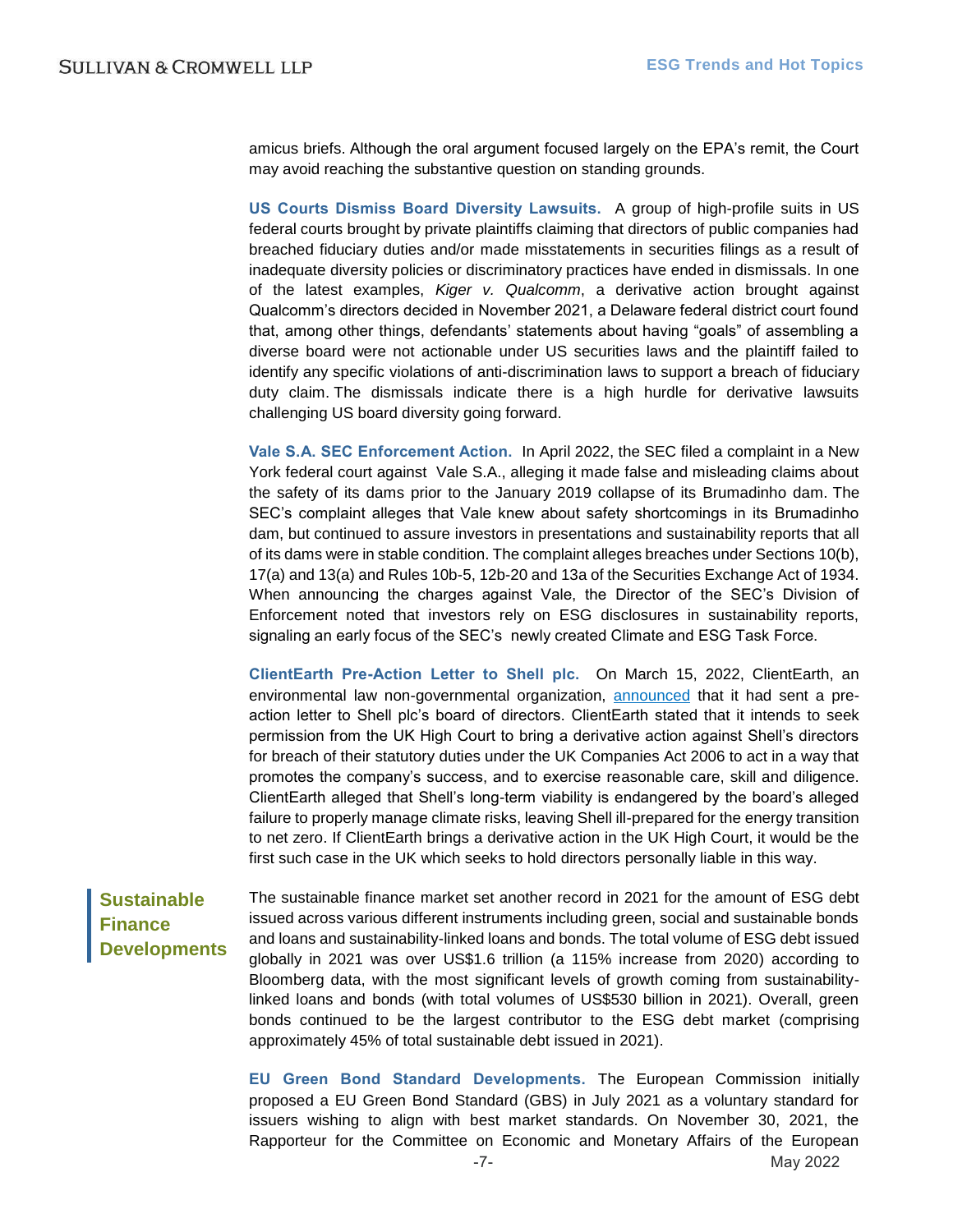Parliament proposed changes to the EU GBS which, if implemented, would significantly depart from the Commission's initial EU GBS proposal. Most notably, the amendments would expand the scope of the EU GBS to include transparency requirements for all bonds marketed in the EU with a sustainable objective and would eventually require mandatory EU GBS designation for all environmentally sustainable bond issuances. Negotiations are currently ongoing between the Commission and the European Parliament and Council to agree the final version of the EU GBS.

**EBA Sustainable Securitization Report.** On March 2, 2022, the European Banking Authority (EBA) published a [report](https://www.eba.europa.eu/sites/default/documents/files/document_library/Publications/Reports/2022/1027593/EBA%20report%20on%20sustainable%20securitisation.pdf) examining the introduction of sustainability into the EU's securitization market. The EBA Report concluded that a dedicated framework for sustainable securitization is currently unnecessary, but that the scope of the proposed EU GBS framework should instead be amended to apply to securitizations, subject to various adjustments. In particular, the EBA recommended that the EU GBS requirements should apply to the originator rather than the securitization vehicle and that the Securitisation Regulation be amended to extend voluntary disclosures relating to the principal adverse impact of securitization investments on ESG factors to all. The European Commission is expected to submit a report by June 2022 to the European Parliament and Council on the creation of a sustainable securitization framework, alongside a possible legislative proposal.

**Update on Export Finance Lending Policies.** Several notable recent developments in export finance have signaled an increased focus on sustainability. In January 2022, the OECD published a new version of the Arrangement on Officially Supported Export Credits which implements, among other changes, a new restriction on export credit and tied aid support for unabated coal-fired power plants - those without operational carbon capture utilization and storage (CCUS). This change closes off all avenues for OECD export finance support for coal-fired power plants without CCUS. In March 2022, the Council of the European Union issued a statement that EU Member States would, by the end of 2023, set their own deadlines for ending export credit support for all fossil fuel energy sector projects. S&C's memo examining these and other export finance sustainability developments is available [here.](https://www.sullcrom.com/files/upload/sc-publication-recent-sustainability-developments-export-financing.pdf)

## <span id="page-7-0"></span>**Shareholder Engagement Developments**

**Institutional Investors and Proxy Advisors Update Their Proxy Voting Guidelines for 2022.**Large institutional investors and proxy advisors updated their proxy voting guidelines for the 2022 proxy season, with an increased focus on environmental and social issues, such as climate accountability and oversight of environmental and social risks, a continued emphasis on increasing diversity on boards and throughout the workforce and a fresh interest in dual class shares and SPAC governance. Failure to provide appropriate disclosures and policies related to such issues may result in negative votes and voting recommendations, both in connection with stockholder proposals and in director elections. The ISS US policy updates are available [here.](https://www.issgovernance.com/file/policy/latest/updates/Americas-Policy-Updates.pdf) The Glass Lewis updates to its 2022 US Policy Guidelines and its 2022 ESG Initiatives Policy Guidelines are available [here.](https://www.glasslewis.com/voting-policies-upcoming/) S&C will publish its annual proxy season review this summer.

**ESG Activism Continues to Grow.** In Q1 2022, 73 new activist campaigns were launched globally, with the US representing 60% of the new campaigns according to data from Lazard. As both activist campaigns and investor focus on ESG issues become more frequent, it has become increasingly common for activists to incorporate ESG critiques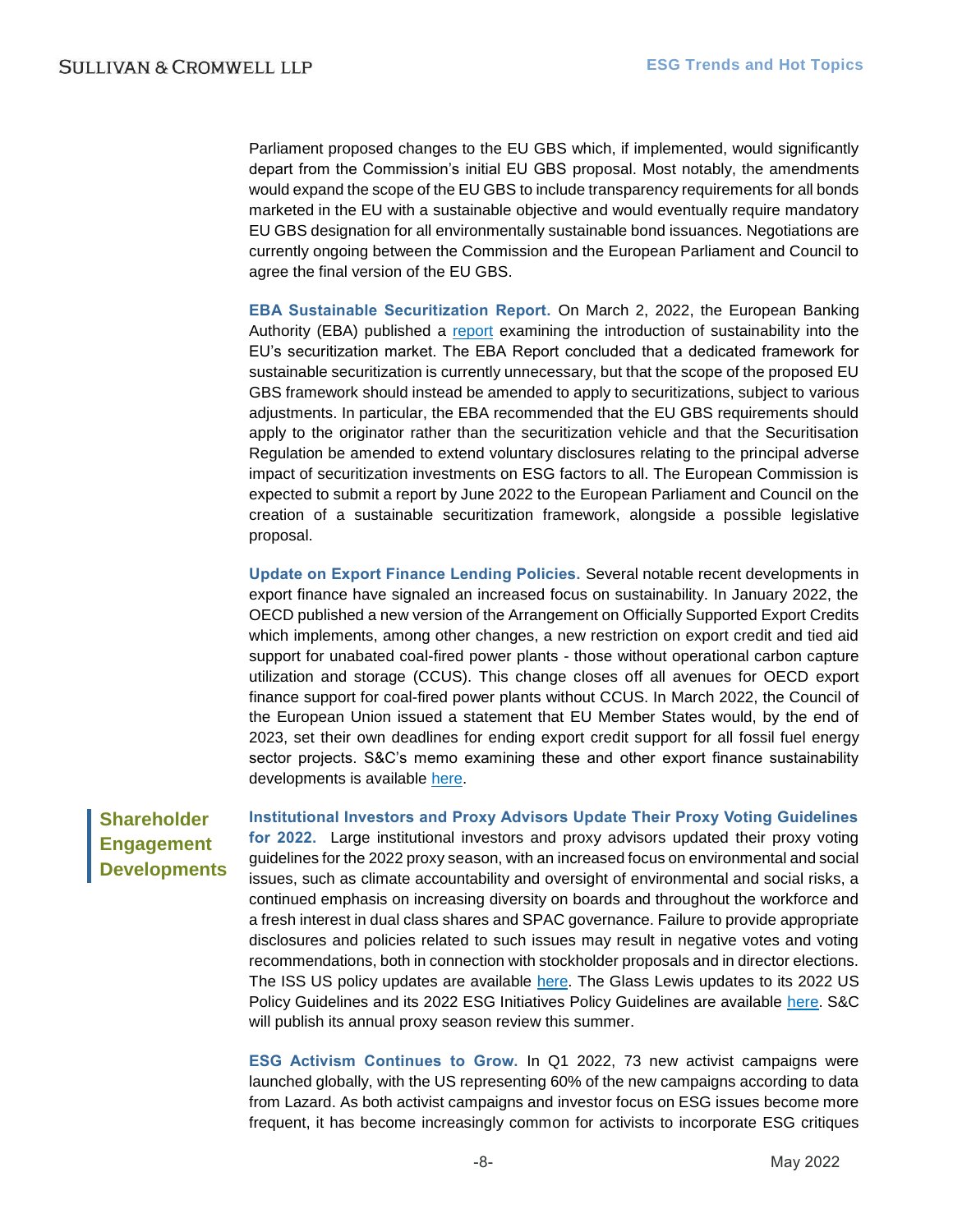into their theses. For example, Carl Icahn recently launched proxy contests against McDonald's Corp, and Kroger Co., seeking the appointment of two new directors at each company, based on concerns over the welfare and treatment of pigs, specifically the use of gestation crates in pork production, in the companies' supply chains. In an [open letter](https://carlicahn.com/carl-c-icahn-files-definitive-proxy-statement-and-issues-open-letter-to-shareholders-of-mcdonalds-corporation/) to McDonald's shareholders, Icahn claimed that the McDonald's board needs more independent directors to push for transparency and progress on the Company's ESG goals. In Q1, Macellum Capital Management also launched a proxy contest against Kohl's, seeking the nomination of 10 candidates to Kohl's 14-member board. Among other critiques, Macellum has criticized the Company for its lack of diversity at the executive level and the recently-settled [FTC complaint](https://www.ftc.gov/news-events/news/press-releases/2022/04/ftc-uses-penalty-offense-authority-seek-largest-ever-civil-penalty-bogus-bamboo-marketing-kohls) accusing the Company of greenwashing.

<span id="page-8-0"></span>**Financial Institution Developments**

#### **(a) General**

**Implications of SEC's Proposed Climate Rule for Financial Institutions.** The SEC's proposed climate disclosure rule (discussed above) would have particular ramifications on the cost and complexity of financial institutions' SEC disclosures, particularly considering the significant challenges financial institutions face in disclosing their Scope 3 GHG emissions. The disclosure of Scope 3 GHG emissions, which would capture financed emissions (e.g., emissions from companies to which they provide debt or equity financing) and insured emissions (e.g., emissions of insurance and reinsurance underwriting portfolio), would likely be mandatory for many financial institutions based on the disclosure triggers under the proposed rule. Further, the increased focus of financial regulators on incorporating climate risks into their regulatory and supervisory practices as well as demands from investors and other stakeholders for more information on financial institutions' climate commitments may lead financial institutions to take climate-related actions (such as undertaking climate scenario analysis, preparing transition plans and setting emissions reduction targets or goals) that would trigger disclosures requirements under the proposed SEC rule. See S&C's memo analyzing certain key implications of the proposed rules on financial institutions [here.](https://www.sullcrom.com/files/upload/sc-publication-proposed-sec-climate-disclosure-rules-implications-for-financial-institutions.pdf)

#### **(b) Banking**

**US OCC and FDIC Propose Climate-related Financial Risk Management Principles.** On December 16, 2021, the Office of the Comptroller of the Currency (OCC) released and requested public comments on [draft principles](https://www.occ.gov/news-issuances/bulletins/2021/bulletin-2021-62a.pdf) that provide large OCC-regulated institutions (those with total assets of more than US\$100 billion), including national banks, federal savings associations and federal branches or agencies of foreign banking organizations, with a high-level framework for management of exposures to climaterelated financial risks. The principles outlined six key aspects of climate-related financial risk management: Governance; Policies, Procedures, and Limits; Strategic Planning; Risk Management; Data, Risk Management, and Reporting; and Scenario Analysis. They also offered principles for incorporating climate-related financial risks in various traditional risk categories, such as credit risk, liquidity risk, operational risk, legal and compliance risk, and other financial and nonfinancial risks. S&C's memo on the proposed principles can be found [here.](https://www.sullcrom.com/sc-publication-occ-release-and-seeks-feedback-on-principles-for-climate-related-financial-risks-management-for-large-banks) On March 30, 2022, the Federal Deposit Insurance Corporation (FDIC) also released and requested public comments on a substantially identical set of draft [principles](https://www.fdic.gov/news/press-releases/2022/pr22027.html) targeted at large financial institutions (those with total assets of more than US\$100 billion) regulated by the FDIC.

-9- May 2022 **European Central Bank Climate Risk Stress Test and Assessment of Bank**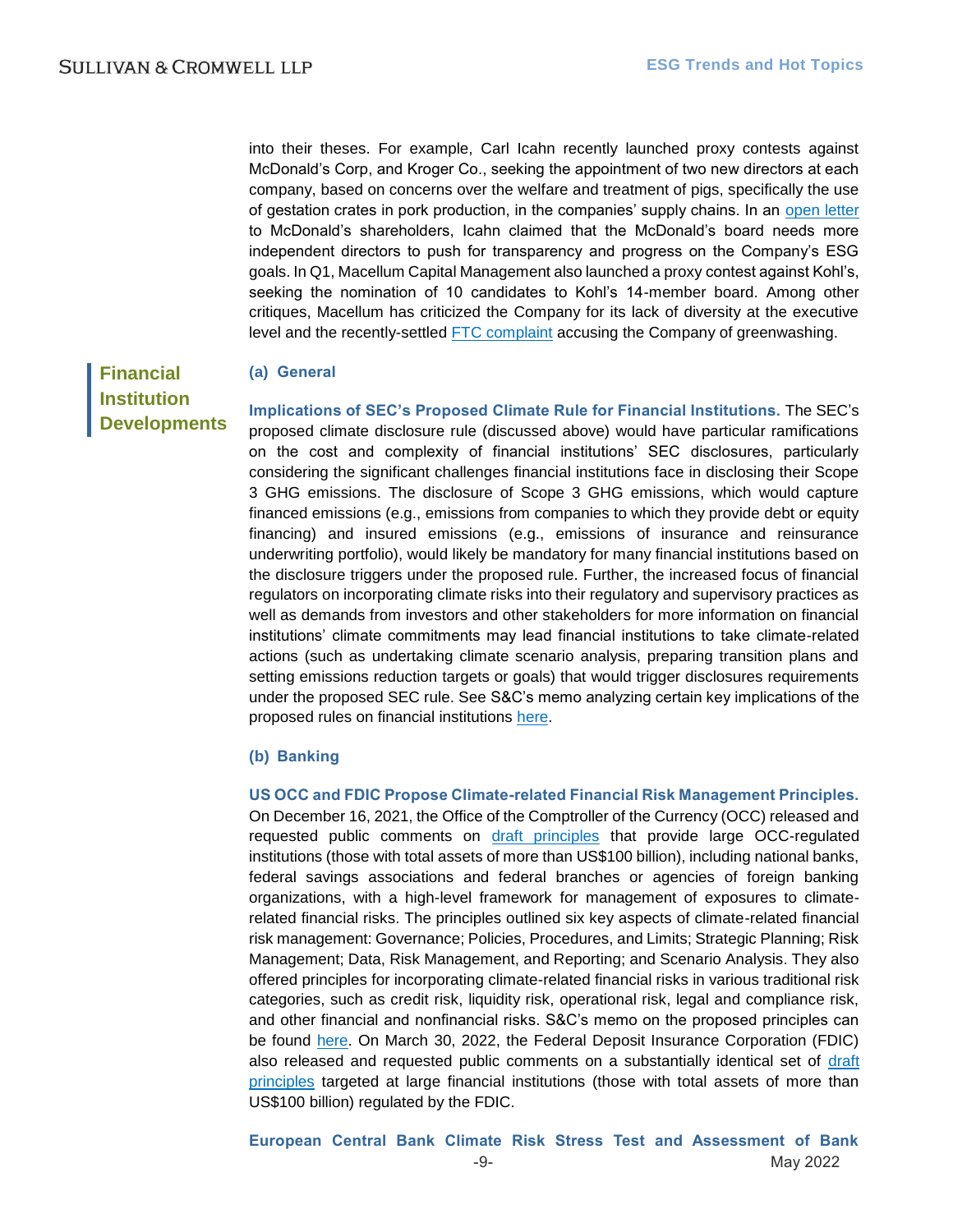**Progress on Climate Risks.** On January 27, 2022, the ECB launched a supervisory climate risk stress test to assess the preparedness of European banks for dealing with the financial and economic consequences of climate risks. The exercise will be undertaken during the first half of 2022, followed by publication of the results by the ECB. Relatedly, on March 14, 2022, the ECB published its [assessment](https://www.bankingsupervision.europa.eu/ecb/pub/pdf/ssm.ECB_Report_on_climate_and_environmental_disclosures_202203~4ae33f2a70.en.pdf) of the progress European banks have made on disclosing climate and environmental risks. The ECB concluded that while there has been progress since its first assessment in 2020, no bank fully meets ECB supervisory expectations, including an assessment that the level of bank disclosure on climate and environmental risks is insufficient.

**Bank of England Dear CEO Letter to International Banks on Supervisory Priorities and Launch of Climate Stress Tests.** On January 12, 2022, the Bank of England Prudential Regulation Authority (PRA) sent a [Dear CEO letter](https://www.bankofengland.co.uk/-/media/boe/files/prudential-regulation/letter/2022/january/artis-2022-priorities.pdf) to international banks regarding its 2022 supervisory priorities for international banks active in the UK. The letter flagged climate-related financial risks as a key supervisory focus area for 2022 and stated that "assessment of a firm's management of climate-related financial risks will be included in all relevant elements of the supervisory cycle" and that from 2022, the PRA "will incorporate supervision of climate-related financial risks into our core supervisory approach." The PRA also highlighted diversity and inclusion as another area of supervisory focus. In May 2022, the Bank of England [published](https://www.bankofengland.co.uk/news/2022/may/boe-publishes-results-of-the-2021-biennial-exploratory-scenario-financial-risks-from-climate-change) results from the second round of its Biennial Exploratory Scenario [stress testing exercise](https://www.bankofengland.co.uk/news/2022/february/boe-launches-second-round-of-biennial-exploratory-scenario) on the financial risks from climate change, which was launched in February 2022. The Bank of England warned that banks could face a 15% diminishment of annual profits if the risks to their business posed by climate change are not properly managed.

#### **(c) Investment Funds and Asset Management**

**Implementation of the EU Sustainable Finance Disclosure Regulation Continues.** In April 2022, the European Commission published regulatory technical standards (RTS) supplementing the Sustainable Finance Disclosure Regulation (SFDR), which define the implementation of ESG-related disclosure requirements under both the SFDR and the EU Taxonomy Regulation. The RTS apply at both an entity and product level, and include annexes and templates for principal adverse impact statements, pre-contractual disclosures for certain financial products (including those promoting environmental or social characteristics, and those which invest exclusively in "sustainable investments") and template periodic disclosure documents for certain financial products. It is expected that the RTS will apply from January 1, 2023.

**US Department of Labor Request for Information on Climate-Related Financial Risks.** On February 14, 2022, the US Department of Labor's Employee Benefits Security Administration (EBSA) [requested feedback](https://www.federalregister.gov/documents/2022/02/14/2022-02798/request-for-information-on-possible-agency-actions-to-protect-life-savings-and-pensions-from-threats) on examples of actions the agency could take to "protect the life savings and pensions of US workers and families from the threats of climate-related financial risk". EBSA has stated that the request for comments does not necessarily imply a commitment to subsequent rulemaking.

**SEC Proposed Amendments Relating to ESG Matters.** On May 25, 2022, the SEC [proposed amendments](https://www.sec.gov/news/press-release/2022-91) to Rule 35d-1 under the Investment Company Act of 1940 (the "Names Rule") which currently requires registered investment companies whose names indicate a focus on a particular type of investment to invest at least 80 percent of the value of their assets in those investments. The proposed amendments to the Names Rule would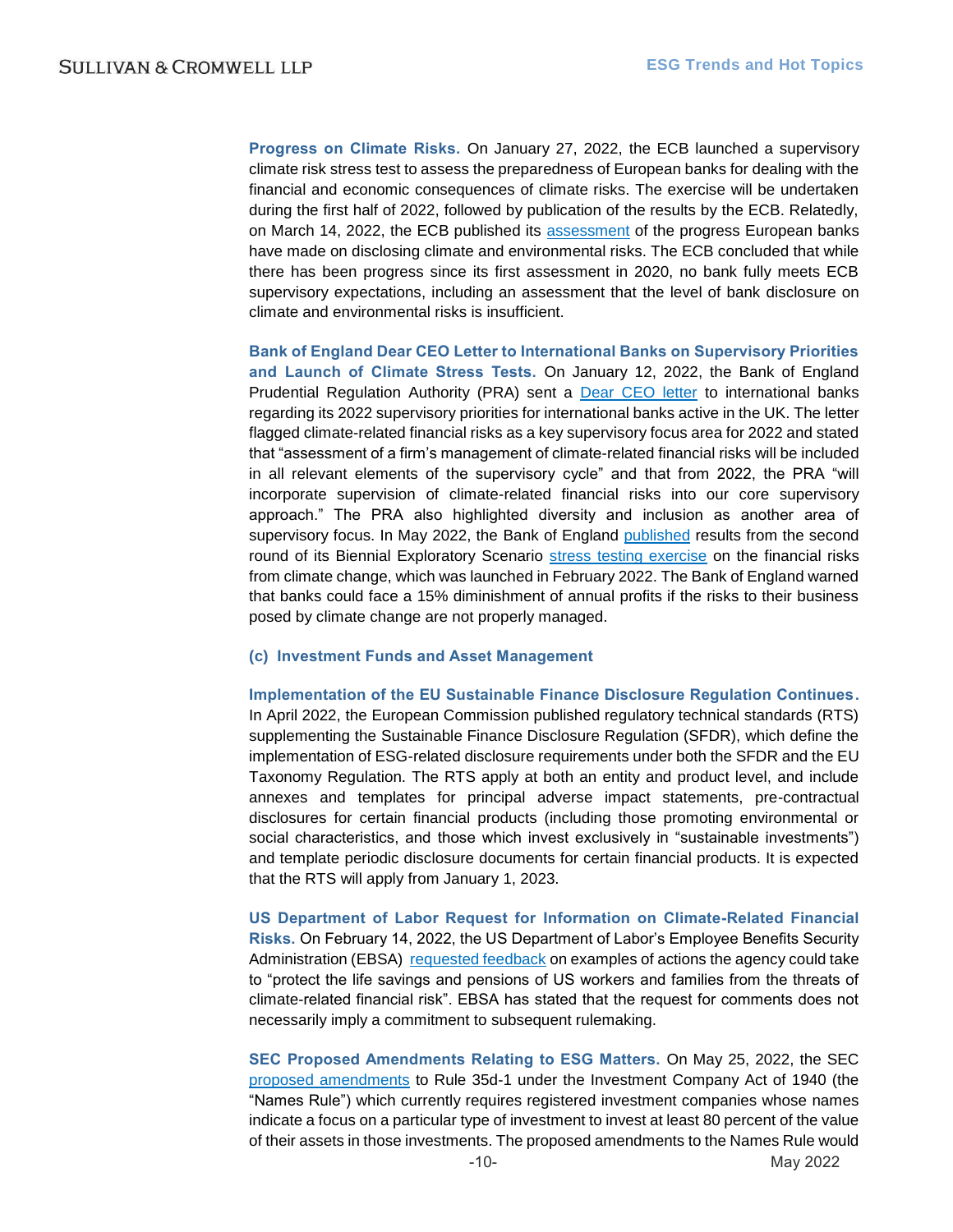extend the requirement to any fund name with terms suggesting that the funds focus on investments with particular characteristics, including fund names with terms indicating that the investment decisions incorporate ESG factors. Additionally, the SEC also [proposed](https://www.sec.gov/news/press-release/2022-92)  [amendments](https://www.sec.gov/news/press-release/2022-92) to rules and reporting forms relating to the incorporation of ESG factors by funds and advisers. These proposed changes would apply to registered investment companies and advisers, and would (i) require additional specific disclosure requirements regarding ESG strategies in fund disclosures; (ii) implement a prescriptive, tabular disclosure approach for ESG funds to facilitate investor comparisons of ESG funds; and (iii) require certain environmentally focused funds to disclose GHG emission associated with their portfolio investments. Full S&C client memos on the proposals will be published shortly.

#### **(d) Insurance**

**US NAIC Adopts Insurer Climate Survey to Align with TCFD.** The National Association of Insurance Commissioners (NAIC) [announced](https://content.naic.org/article/us-insurance-commissioners-endorse-internationally-recognized-climate-risk-disclosure-standard) on April 8, 2022 that it has adopted a new standard for insurance companies to report climate-related risks in alignment with the TCFD's reporting standards. NAIC's new standard will require insurance companies to respond to an [annual survey](https://content.naic.org/sites/default/files/inline-files/2022ProposedClimateRiskSurvey_0.pdf?msclkid=e24cf6f2b47211eca09ac1c752e22857) by November 2022. NAIC's revised survey will ask companies to identify and assess climate-related risks on insurance and reinsurance portfolios by geography, business division, or product segments. Fifteen US states representing approximately 80% of the US insurance market have committed to requiring the NAIC survey in 2022 for insurance companies licensed in their jurisdictions.

**Bank of England Dear CEO Letter to Insurers on Priorities for UK Insurers.** On January 12, 2022, the Bank of England sent a [Dear CEO letter](https://www.bankofengland.co.uk/-/media/boe/files/prudential-regulation/letter/2022/january/insurance-supervision-2022-priorities.pdf) regarding the PRA's 2022 priorities for life and general insurers operating in the UK. The letter flagged climaterelated financial risks as a key PRA priority for 2022. The letter notes that firms should take a forward-looking, strategic and ambitious approach in managing climate-related financial risks across their business, including in both underwriting and investment. The PRA also highlighted diversity and inclusion as another area of supervisory focus. Additionally, on May 24, 2022, the Bank of England indicated in the [results](https://www.bankofengland.co.uk/news/2022/may/boe-publishes-results-of-the-2021-biennial-exploratory-scenario-financial-risks-from-climate-change) of its Biennial Exploratory Scenario stress testing exercise on the financial risks from climate change that insurers could face a 15% diminishment of annual profits if the risks to their business posed by climate change are not properly managed.

## <span id="page-10-0"></span>**Competition Law Developments**

**European Commission Proposes Antitrust Rules Governing Sustainability Cooperation Among Competitors.** On March 1, 2022, the European Commission proposed revisions to the rules and guidelines that would make it easier for competing companies to collaborate to generate pro-competitive efficiencies without breaching EU competition law. The draft rules and guidelines for the first time explicitly include sustainability objectives. The Commission's view is that cooperation between competitors, when conducted within appropriate parameters, may lead to sustainability benefits and is, in fact, essential for the EU's digital and green transition. A particularly promising revision was the introduction of a new chapter on sustainability agreements, including those setting sustainability standards, which provides guidance on when such agreements fall outside, and how such agreements will be assessed when they fall within, the scope of the EUwide prohibition on anti-competitive agreements.

-11- May 2022 **New EU Guidelines on State Aid for Climate, Environmental Protection and Energy**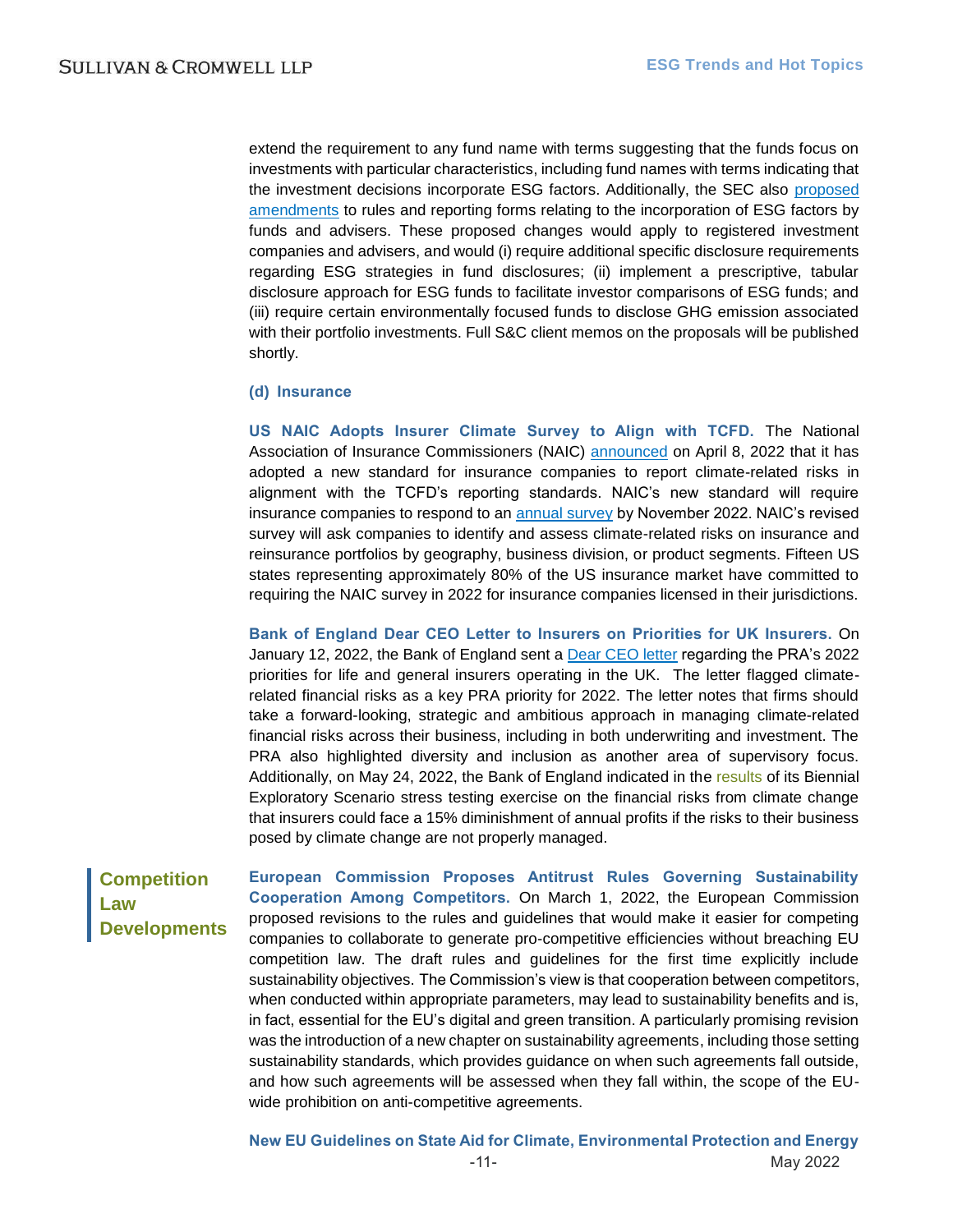**Come into Force.** The European Commission's ne[w Guidelines](https://ec.europa.eu/competition-policy/sectors/energy-and-environment/legislation_en) on State Aid for Climate, Environmental Protection and Energy (CEEAG) came into force on January 1, 2022. The CEEAG outline how the European Commission assesses whether to authorise State aid in the energy and environmental sectors granted by EU Member States as compatible with the EU internal market. The guidance informs aid recipients about how to structure and approach publicly financed projects to obtain the required European Commission approval. The CEEAG seeks to align the State aid rules with the new objectives of the European Green Deal of a reduction of 55% net greenhouse gas emissions and carbon neutrality by 2050. One of the ways that the CEEAG does this is by expanding the scope of investments and technologies that Member States can support to cover new areas, such as renewable hydrogen, clean mobility, resource efficiency and biodiversity.